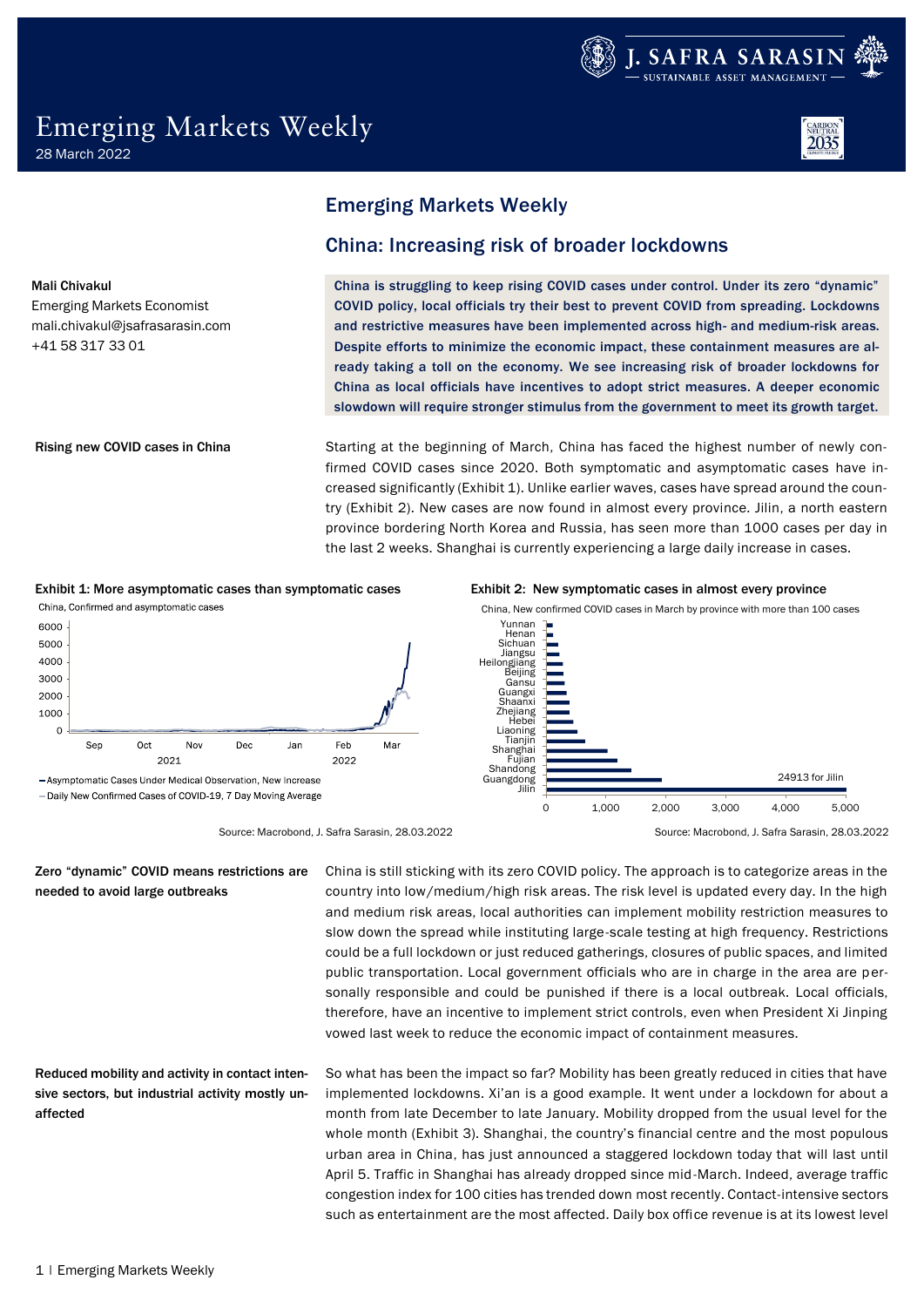



since the 2020 COVID wave (Exhibit 4). Industrial activity has been less affected as Chinese officials have tried to shield factories and operated them in a bubble.



Exhibit 3: Traffic congestion sharply dropped under lockdowns Exhibit 4: Box office revenue lowest since 2020 lockdown China, Box Office Revenue, CNY million



Lockdowns seem to reduce case numbers if done early enough in the transmission cycle

We see an increasing risk of more widespread lockdowns which would hit hard on growth

Have lockdowns worked to lower transmission and cases? Yes and no. The 1-week lockdown in Shenzhen in mid-March seems to have worked as case numbers fell and the city is now reopening. The number of symptomatic cases in Guangdong province, where Shenzhen locates, peaked at 120 in mid-March. The lockdown in Jilin, which started at the same time, did not seem to work as well as new daily cases remain higher than 1000. The biggest test for China will be the current Shanghai lockdown. Shanghai went into lockdown when the daily symptomatic case count was only around 50. Asymptomatic cases, however, were higher than 3000.

While it is encouraging that the number of risk areas seem to have plateaued, their share in the country's GDP is not small (Exhibit 5). The top 5 provinces with the most cases account for about 30% of China's GDP. High frequency indicators, such as the Yicai economic activity index, point to a sharp drop in activity in the second half of March (index of below 1 indicates lower activity compared a year ago, Exhibit 6). Even if we assume that industrial production will be minimally affected, the service sector, which accounts for about 53% of GDP, would slow significantly if more lockdowns are implemented. We see an increasing risk of more widespread lockdowns as local officials have incentives to use stricter measures. If this risk materialises, our Q2 growth forecast will have to be revised down, and we will need to see stronger policy support from the government to get growth this year close to its target of around 5.5%. Current level of support would not be sufficient.





Exhibit 5: High and medium risk areas stopped accelerating Exhibit 6: Lockdowns have strong impact on economic activity China, Yicai High Frequency Economic Activity Index



Source: Public sources, J. Safra Sarasin, 28.03.2022 Source: Macrobond, J. Safra Sarasin, 21.02.2022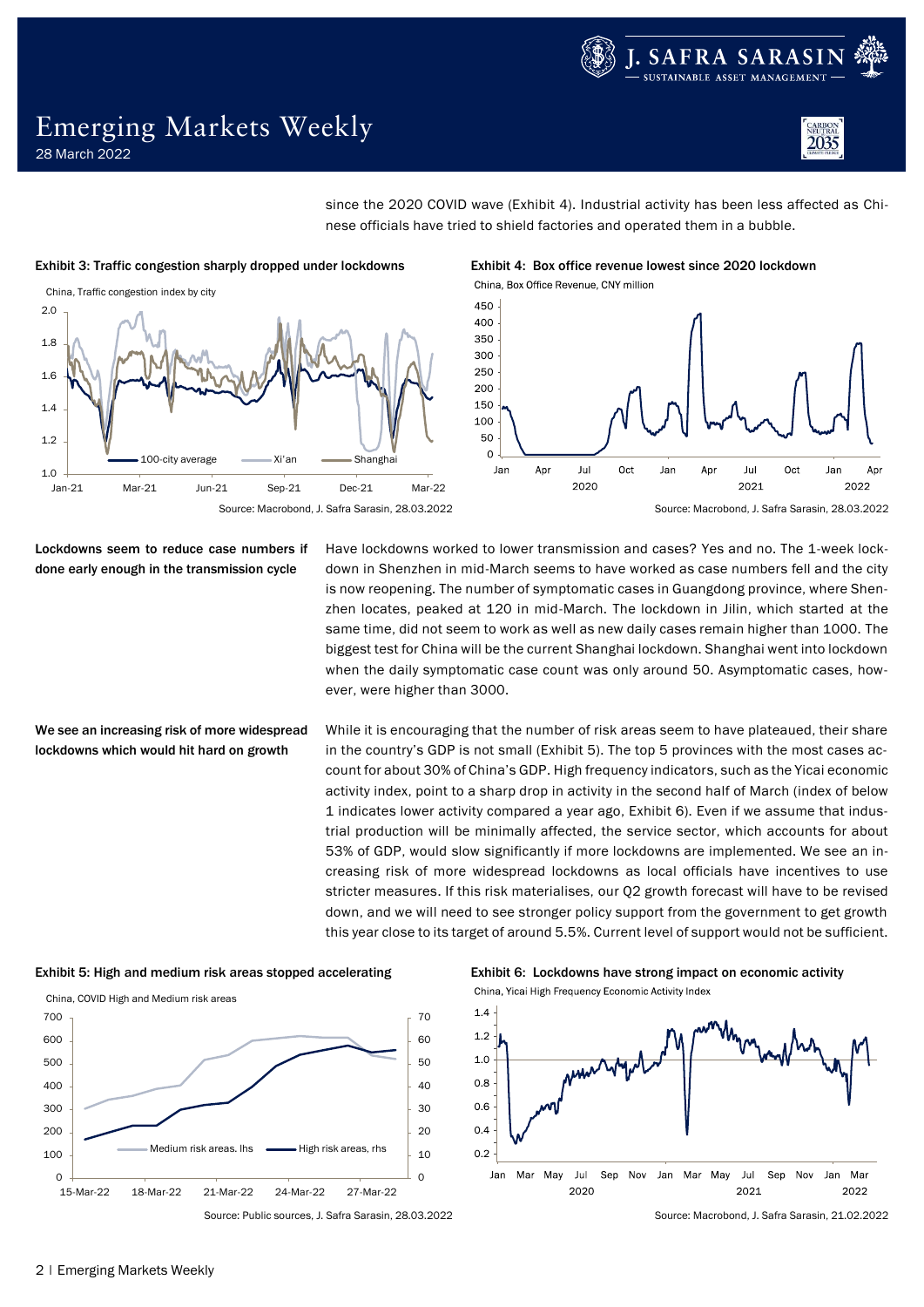

2035

# Emerging Markets Weekly

28 March 2022

#### 12-month rolling total return and spread of USD EM bonds Performance of LC bonds











Source: Bloomberg Finance L.P., J. Safra Sarasin 28.03.2022 Source: Bloomberg Finance L.P., J. Safra Sarasin 28.03.2022

## Yield of main EM fixed income segments Performance of EM local currencies by region (index weighted)





Source: EPFR, J. Safra Sarasin 28.03.2022 Source: Bank of America Merrill Lynch, J. Safra Sarasin 28.03.2022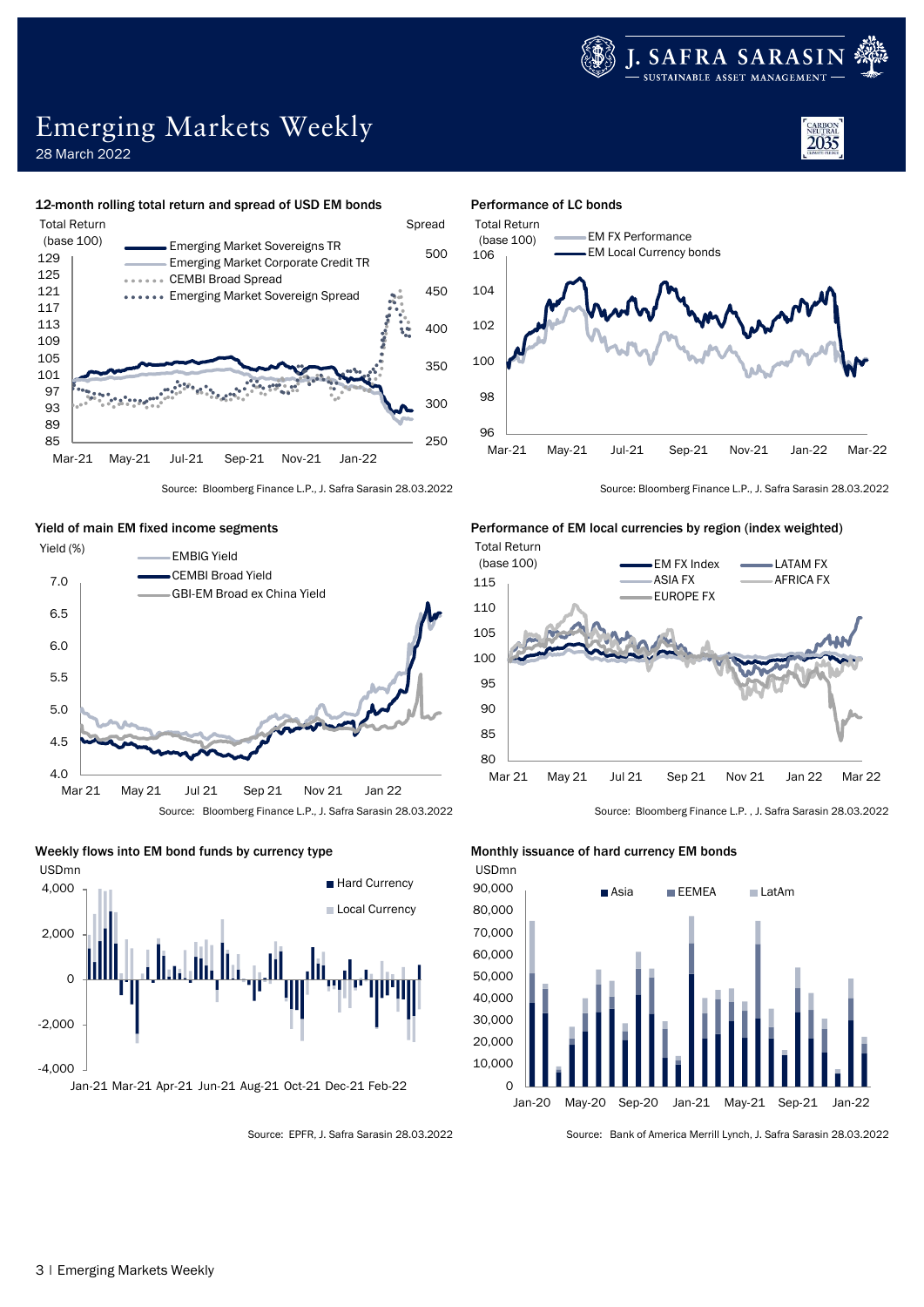

CARBON<br>NEUTRAL<br>2035

# Emerging Markets Weekly

28 March 2022











Spreads (bps) of EM corporate bonds vs their 3-year range – Latam Spreads (bps) of EM corporate bonds vs their 3-year range – CEEMEA

Source: Bloomberg Finance L.P., J. Safra Sarasin 28.03.2022 Source: Bloomberg Finance L.P., J. Safra Sarasin 28.03.2022

Spreads (bps) of EM corporate bonds vs their 3-year range Spreads (bps) of EM corporate rating buckets vs their 3-year range Spread (bps)



Source: Bloomberg Finance L.P., J. Safra Sarasin 28.03.2022 Source: Bloomberg Finance L.P., J. Safra Sarasin 28.03.2022



Source: Bloomberg Finance L.P., J. Safra Sarasin 28.03.2022 Source: Bloomberg Finance L.P., J. Safra Sarasin 28.03.2022

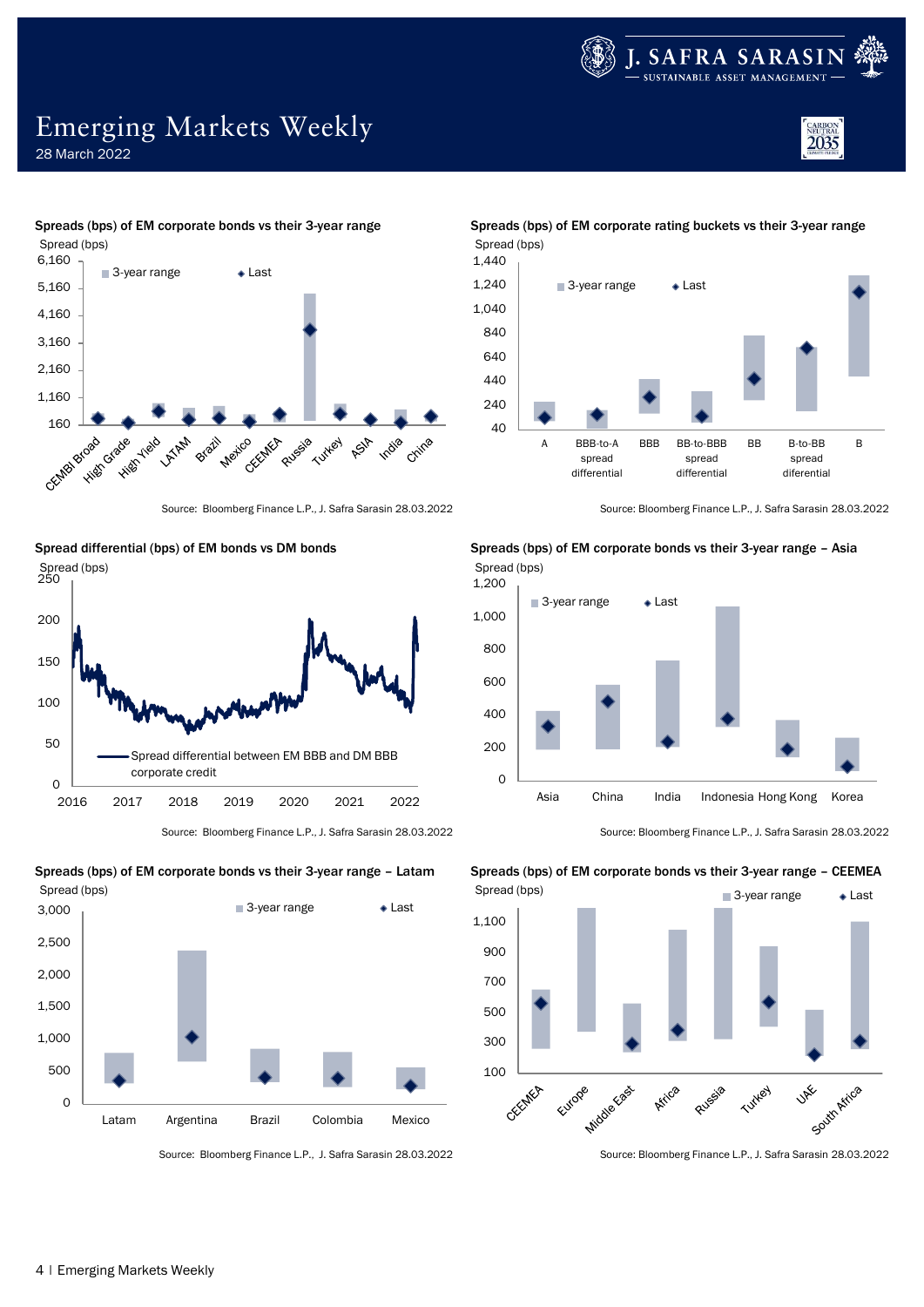

## Emerging Markets Weekly 28 March 2022



## Market Performance

## The 20 best / worst performing EM bonds of last week

|                         |                       | Z-Spread                       |              |         | Return    |              |       |       |            |
|-------------------------|-----------------------|--------------------------------|--------------|---------|-----------|--------------|-------|-------|------------|
| <b>Issuer</b>           | <b>Security</b>       | $\mathbf{1}\mathbf{W}\,\Delta$ | YTD $\Delta$ | Current | <b>1W</b> | <b>YTD</b>   | Yield | Price | Country    |
| Outperformers           |                       |                                |              |         |           |              |       |       |            |
| China Sce Grp           | CHINSC 7.25 23        | $-2,809$                       | 4,408        | 5996    | 1.7%      | $-28.5%$     | 61.8  | 61.8  | <b>CN</b>  |
| Banco Macro Sa          | BMAAR 6.643 26        | $-2,775$                       | 3,526        | 47970   | 0.0%      | 1.0%         | 11.4  | 83.2  | AR         |
| Easy Tactic Ltd         | GZRFPR 8.625 24       | $-2,501$                       | 6,570        | 14035   | $-1.7%$   | $-41.0%$     | 142.6 | 17.9  | CN         |
| <b>Central China</b>    | <b>CENCHI 7.25 23</b> | $-2,351$                       | 6,935        | 10383   | $-2.0%$   | $-33.3%$     | 105.6 | 44.5  | CN         |
| Wealth Driven Lt        | <b>FOSUNI 5.5 23</b>  | $-2,134$                       | 741          | 3092    | 0.6%      | $-7.4%$      | 12.7  | 91.2  | CN         |
| Greenland Glb           | GRNLGR 6.125 23       | $-2,126$                       | 5,050        | 6976    | $-1.1%$   | $-27.8%$     | 71.6  | 56.3  | CN         |
| <b>Central China</b>    | <b>CENCHI 7.65 23</b> | $-2,020$                       | 5,685        | 9321    | $-3.0%$   | $-39.0%$     | 95.3  | 38.6  | CN         |
| Easy Tactic Ltd         | GZRFPR 8.625 24       | $-1,810$                       | 6,730        | 13847   | $-1.1%$   | $-40.6%$     | 140.7 | 18.0  | CN         |
| China Sce Grp           | CHINSC 7.375 24       | $-1,796$                       | 3,942        | 5336    | 0.7%      | $-44.1%$     | 55.7  | 45.3  | CN         |
| <b>Greenland Glb</b>    | <b>GRNLGR 6.75 23</b> | $-1,628$                       | <b>NA</b>    | 6537    | <b>NA</b> | 12.9%        | 67.5  | 47.8  | CN         |
| Easy Tactic Ltd         | GZRFPR 8.125 24       | $-1,571$                       | 5,281        | 11400   | $-1.5%$   | $-41.8%$     | 116.3 | 18.3  | CN         |
| <b>Yuzhou Group</b>     | YUZHOU 7.85 26        | $-1,544$                       | 6,403        | 10954   | $-13.3%$  | $-63.2%$     | 111.8 | 8.8   | CN         |
| <b>Yuzhou Group</b>     | YUZHOU 7.375 26       | $-1,449$                       | 6,750        | 11600   | $-15.7%$  | $-60.0%$     | 118.3 | 8.8   | CN         |
| Easy Tactic Ltd         | GZRFPR 11.625 24      | $-1,318$                       | 5,308        | 12082   | $-2.0%$   | $-6.5%$      | 123.1 | 18.1  | CN         |
| Cifi Holdings           | CIFIHG 5.375 PERP     | $-1,296$                       | 9,833        | 9677    | 0.2%      | $-26.2%$     | 14.6  | 74.2  | CN         |
| Yuzhou Group            | <b>YUZHOU 7.7 25</b>  | $-1,214$                       | 8,458        | 14261   | $-12.1%$  | $-65.8%$     | 144.9 | 9.2   | CN         |
| Yuzhou Group            | <b>YUZHOU 8.3 25</b>  | $-1,127$                       | 8,064        | 13814   | $-14.7%$  | $-61.9%$     | 140.4 | 8.9   | CN         |
| <b>Central China</b>    | <b>CENCHI 7.25 24</b> | $-1,061$                       | 4,383        | 7176    | $-1.2%$   | $-47.2%$     | 74.1  | 30.9  | CN         |
| Yandex Nv               | YNDX 0.75 25          | $-1,044$                       | 3,260        | 2730    | $-0.5%$   | $-60.8%$     | 29.5  | 46.1  | <b>RU</b>  |
| Central China           | <b>CENCHI 7.75 24</b> | $-1,043$                       | 4,710        | 7674    | $-0.8%$   | $-47.7%$     | 79.1  | 31.2  | CN         |
| Underperformers         |                       |                                |              |         |           |              |       |       |            |
| Sunac China Hldg        | <b>SUNAC 6.5 23</b>   | 4,681                          | 13,961       | 17987   | 10.8%     | $-64.8%$     | 181.9 | 21.9  | МX         |
| Credito Real Sa         | CREAL 7.25 23         | 4,453                          | 23,730       | 28988   | $-52.8%$  | -83.6% 258.5 |       | 12.8  | MX         |
| Sunac China Hldg        | <b>SUNAC 7.95 23</b>  | 3,662                          | 11,605       | 15404   | 10.0%     | -63.2% 156.2 |       | 21.2  | CN         |
| Powerlong               | <b>PWRLNG 6.95 23</b> | 3,307                          | 13,573       | 14850   | $-0.4%$   | -69.7% 150.5 |       | 26.2  | CN         |
| Kaisa Group             | KAISAG 9.75 23        | 2,512                          | 8,979        | 18400   | $-13.1%$  | $-31.5%$     | 167.0 | 18.5  | ${\sf CN}$ |
| Sunac China Hldg        | <b>SUNAC 7.5 24</b>   | 2,454                          | 9,441        | 12892   | 9.2%      | $-67.0%$     | 131.2 | 20.3  | MX         |
| Sunac China Hldg        | <b>SUNAC 5.95 24</b>  | 2,160                          | 8,065        | 10761   | 9.0%      | $-65.1%$     | 109.9 | 20.7  | MX         |
| Sunac China Hldg        | <b>SUNAC 6.65 24</b>  | 1,885                          | 7,109        | 9762    | 8.6%      | $-66.9%$     | 100.0 | 20.5  | MX         |
| Sunac China Hldg        | <b>SUNAC 6.5 25</b>   | 1,577                          | 6,073        | 8461    | 8.4%      | $-67.4%$     | 87.0  | 19.8  | CN         |
| Credito Real Sa         | <b>CREAL 9.5 26</b>   | 1,501                          | 7,739        | 10676   | $-37.9%$  | $-77.8%$     | 90.6  | 13.1  | CN         |
| Powerlong               | PWRLNG 6.25 24        | 1,501                          | 6,853        | 7983    | 1.0%      | $-69.2%$     | 82.2  | 25.7  | CN         |
| Sunac China Hldg        | <b>SUNAC 7 25</b>     | 1,431                          | 5,308        | 7554    | 7.6%      | $-67.6%$     | 78.0  | 19.4  | CN         |
| Sunac China HIdg        | <b>SUNAC 6.5 26</b>   | 1,402                          | 4,707        | 6527    | 7.7%      | $-68.4%$     | 67.7  | 19.2  | CN         |
| <b>Unifin Financier</b> | UNIFIN 8.875 PERP     | 1,256                          | 2,874        | 5713    | 6.9%      | $-39.7%$     | 25.9  | 34.2  | MX         |
| Credivalores            | CREDVA 8.875 25       | 1,101                          | 2,224        | 4136    | $-0.7%$   | $-36.6%$     | 43.8  | 45.9  | CN         |
| Credito Real Sa         | CREAL 8 28            | 1,044                          | 5,350        | 8322    | -45.8%    | $-80.2%$     | 70.1  | 12.2  |            |
| Powerlong               | <b>PWRLNG 5.95 25</b> | 926                            | 5,284        | 6386    | $-0.5%$   | $-68.6%$     | 66.3  | 24.5  | CN         |
|                         |                       |                                |              |         |           |              |       |       | CN         |
| Credito Real Sa         | CREAL 5 27            | 922                            | 4,878        | 6918    | $-56.7%$  | $-78.2%$     | 63.4  | 12.9  | CN         |
| Kernel Holding          | <b>KERPW 6.5 24</b>   | 801                            | 4,300        | 4887    | 1.1%      | $-58.8%$     | 51.3  | 39.9  | CN         |
| Metinvest Bv            | METINV 5.625 25       | 754                            | 3,450        | 4042    | 1.0%      | $-60.1%$     | 41.2  | 39.5  | ${\sf CN}$ |

Source: Bloomberg Finance L.P., J. Safra Sarasin 28.03.2022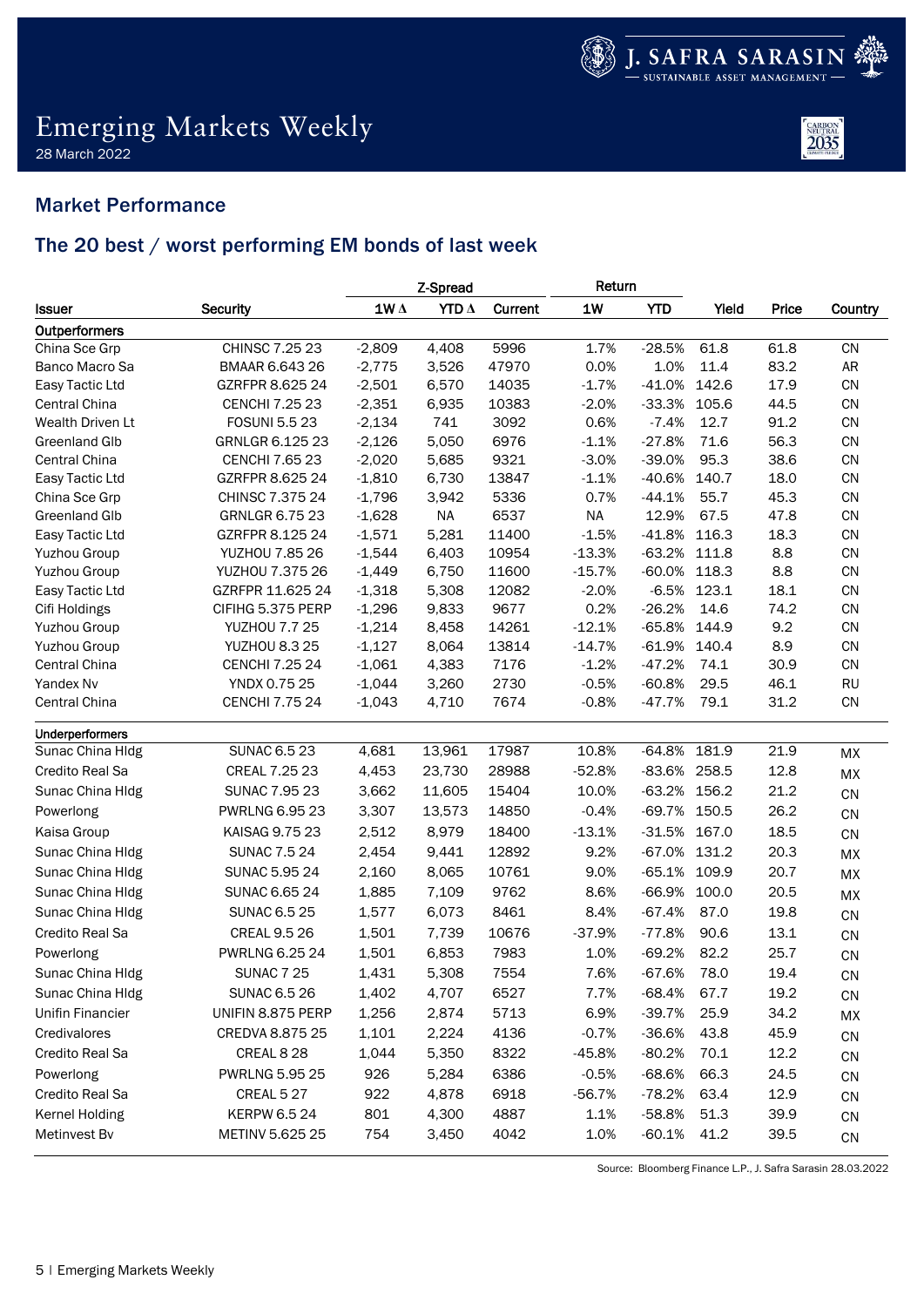

## Emerging Markets Weekly 28 March 2022



## Market Performance

## Emerging Markets US-Dollar Debt

|                      |           |      | Spread (bp) |     |          | Total return (%) |         |            |          |
|----------------------|-----------|------|-------------|-----|----------|------------------|---------|------------|----------|
| <b>EM Corporates</b> | Yield (%) | Last | <b>MTD</b>  | YTD | Duration | 2021             | 1 Week  | <b>MTD</b> | YTD      |
| <b>CEMBI Broad</b>   | 6.54      | 402  | 4           | 87  | 4.7      | $-0.88$          | $-0.33$ | $-2.73$    | $-9.58$  |
| High Grade           | 4.96      | 242  | -5          | 60  | 5.2      | $-0.24$          | $-0.84$ | $-2.80$    | $-8.88$  |
| High Yield           | 9.17      | 668  | 18          | 149 | 3.9      | $-1.94$          | 0.59    | $-2.59$    | $-10.78$ |
| Asia                 | 6.12      | 358  | 14          | 61  | 4.2      | $-2.57$          | $-0.23$ | $-3.79$    | -7.81    |
| <b>CEEMEA</b>        | 8.21      | 567  | 33          | 267 | 4.4      | 1.98             | $-0.77$ | $-1.69$    | $-17.67$ |
| Latin America        | 6.14      | 364  | $-34$       | 10  | 5.9      | 0.22             | $-0.15$ | $-1.32$    | $-5.47$  |

|                      |           |      | Spread (bp) |     |          | Total return (%) |            |            |          |
|----------------------|-----------|------|-------------|-----|----------|------------------|------------|------------|----------|
| <b>EM Sovereigns</b> | Yield (%) | Last | <b>MTD</b>  | YTD | Duration | 2021             | Week<br>1. | <b>MTD</b> | YTD      |
| <b>EMBI Global</b>   | 6.49      | 391  | $-20$       | 61  | 7.6      | $-1.51$          | $-1.36$    | $-2.15$    | $-10.20$ |
| High Grade           | 4.66      | 206  | $-16$       | 53  | 8.6      | $-1.31$          | $-1.60$    | $-2.90$    | $-11.54$ |
| High Yield           | 9.54      | 699  | $-30$       | 65  | 6.1      | $-1.69$          | $-1.01$    | $-1.00$    | $-8.17$  |
| Africa               | 9.08      | 653  | $-48$       | 45  | 5.9      | $-2.17$          | $-1.01$    | $-0.46$    | $-7.13$  |
| Asia                 | 4.80      | 222  | $-17$       | 25  | 6.8      | 0.42             | $-1.16$    | $-2.66$    | $-7.45$  |
| Europe               | 11.63     | 911  | 76          | 546 | 5.2      | $-3.58$          | $-1.73$    | $-2.88$    | $-28.18$ |
| Latin America        | 6.63      | 404  | $-34$       | 5   | 8.9      | $-3.28$          | $-1.35$    | $-1.72$    | $-7.39$  |
| <b>Middle East</b>   | 4.76      | 216  | $-25$       | -5  | 8.3      | 0.77             | $-1.51$    | $-2.43$    | $-6.20$  |

## Emerging Markets Local Currency Debt

|                      |       |                 | Total Return (%) |            |         |            |            |            |         |  |
|----------------------|-------|-----------------|------------------|------------|---------|------------|------------|------------|---------|--|
|                      |       |                 |                  | 1-Week     | 1-week  | <b>MTD</b> | <b>MTD</b> | YTD        | YTD     |  |
|                      |       |                 |                  | in         | FX      | in         | FX         | in         | FX      |  |
| <b>EM Sovereigns</b> | Yield | <b>Duration</b> | 2021             | <b>USD</b> | Change  | USD        | Change     | <b>USD</b> | Change  |  |
| <b>GBI-EM Broad</b>  | 6.34  | 4.94            | $-8.75$          | $-0.14$    | 0.70    | $-2.67$    | 0.72       | $-7.54$    | 0.78    |  |
| Middle East & Africa | 10.65 | 5.83            | $-0.24$          | 0.22       | 0.17    | 1.93       | 2.67       | 6.68       | 6.03    |  |
| Asia                 | 3.93  | 5.77            | $-1.08$          | $-0.75$    | $-0.31$ | $-1.80$    | $-0.93$    | $-1.50$    | $-0.69$ |  |
| <b>Europe</b>        | 5.84  | 3.92            | $-15.31$         | $-2.64$    | $-0.34$ | $-13.17$   | $-2.13$    | $-33.41$   | $-8.10$ |  |
| Latin America        | 8.96  | 4.19            | -13.84           | 2.30       | 3.00    | 2.46       | 4.30       | 5.70       | 8.77    |  |

## **Contacts**

## Andreea Prodea

Emerging Markets Credit Analyst andreea.prodea@jsafrasarasin.com +41 58 317 31 59

Mali Chivakul Emerging Markets Economist

mali.chivakul@jsafrasarasin.com +41 58 317 33 01

## Dr. Karsten Junius, CFA

Chief Economist karsten.junius@jsafrasarasin.com +41 58 317 32 79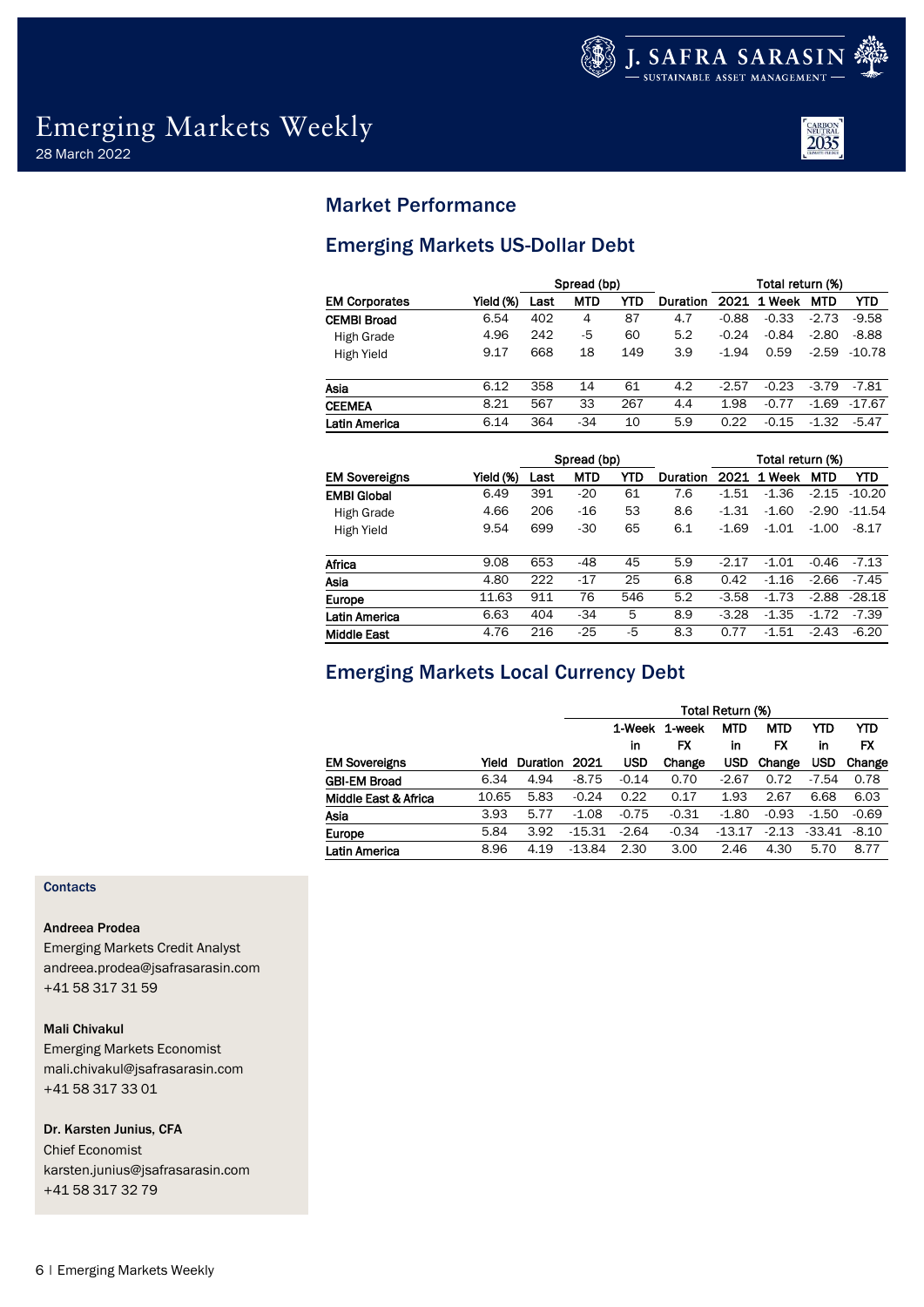

# Emerging Markets Weekly



28 March 2022

### Important legal Information

This document has been prepared by Bank J. Safra Sarasin Ltd ("Bank") for information purposes only. It is not the result of financial research conducted. Therefore, the "Directives on the Independence of Financial Research" of the Swiss Bankers Association do not apply to this document.

This document is based on publicly available information and data ("the Information") believed to be correct, accurate and complete. The Bank has not verified and is unable to guarantee the accuracy and completeness of the Information contained herein. Possible errors or incompleteness of the Information do not constitute legal grounds (contractual or tacit) for liability, either with regard to direct, indirect or consequential damages. In particular, neither the Bank nor its shareholders and employees shall be liable for the views contained in this document. Third party data providers make no warranties or representations of any kind relating to the accuracy, completeness or timeliness of the data provided and shall have no liability for any damages of any kind relating to such data.

This document does not constitute a request or offer, solicitation or recommendation to buy or sell investment instruments or services. It should not be considered as a substitute for individual advice and risk disclosure by a qualified financial, legal or tax advisor. You are reminded to read all relevant documentation before making any investment, including risk warnings, and to seek any specialist financial or tax advice that you need. You are not permitted to pass this document on to others, apart from your professional advisers. If you have received it in error please return or destroy it.

Past performance is no indication of current or future performance. Investments in foreign currencies are subject to exchange rate fluctuations. Exchange rate risk will apply if the investor's reference currency is not the same as the investment currency. Information containing forecasts are intended for information purpose only and are neither projections nor guarantees for future results and could differ significantly for various reasons from actual performance. The views and opinions contained in this document, along with the quoted figures, data and forecasts, may be subject to change without notice. There is no obligation on the part of Bank or any other person to update the content of this document. The Bank does not accept any liability whatsoever for losses arising from the use of the Information (or parts thereof) contained in this document. Neither this document nor any copy thereof may be sent to or taken into the United States or distributed in the United States or to a US person. This information is not directed to any person in any jurisdiction where (by reason of that person's nationality, residence or otherwise) such distribution is prohibited and may only be distributed in countries where its distribution is legally permitted.

### Bloomberg

"Bloomberg®" and the referenced Bloomberg Index/Indices are service marks of Bloomberg Finance L.P. and its affiliates, including Bloomberg Index Services Limited ("BISL"), the administrator of the index (collectively, "Bloomberg") and have been licensed for use for certain purposes by Bank J. Safra Sarasin Ltd. Bloomberg is not affiliated with Bank J. Safra Sarasin Ltd, and Bloomberg does not approve, endorse, review, or recommend the financial instrument(s) mentioned in this publication. Bloomberg does not guarantee the timeliness, accurateness, or completeness of any data or information relating to the financial instrument(s) mentioned in this publication.

### ICE Data Indices

Source ICE Data Indices, LLC ("ICE DATA"), is used with permission. ICE Data, its affiliates and their respective third party suppliers disclaim any and all warranties and representations, express and/or implied, including any warranties of merchantability or fitness for a particular purpose or use, including the indices, index data and any data included in, related to, or derived therefrom. Neither ICE Data, its affiliates or their respective third party providers shall not be subject to any damages or liability with respect to the adequacy, accuracy, timeliness or completeness of the indices or the index data or any component thereof, and the indices and index data and all components thereof are provided on an "as is" basis and your use is at your own risk. ICE Data, its affiliates and their respective third party suppliers do not sponsor, endorse, or recommend Bank J. Safra Sarasin Ltd, or any of its products or services.

### J.P. Morgan

Information has been obtained from sources believed to be reliable but J.P. Morgan does not warrant its completeness or accuracy. The Index is used with permission. The Index may not be copied, used, or distributed without J.P. Morgan's prior written approval. Copyright 2020, J.P. Morgan Chase & Co. All rights reserved.

### MSCI Indices

Source: MSCI. The MSCI information may only be used for your internal use, may not be reproduced or redisseminated in any form and may not be used as a basis for or a component of any financial instruments or products or indices. None of the MSCI information is intended to constitute investment advice or a recommendation to make (or refrain from making) any kind of investment decision and may not be relied on as such. Historical data and analysis should not be taken as an indication or guarantee of any future performance analysis, forecast or prediction. The MSCI information is provided on an "as is" basis and the user of this information assumes the entire risk of any use made of this information. MSCI, each of its affiliates and each other person involved in or related to compiling, computing or creating any MSCI information (collectively, the "MSCI Parties") expressly disclaims all warranties (including, without limitation, any warranties of originality, accuracy, completeness, time-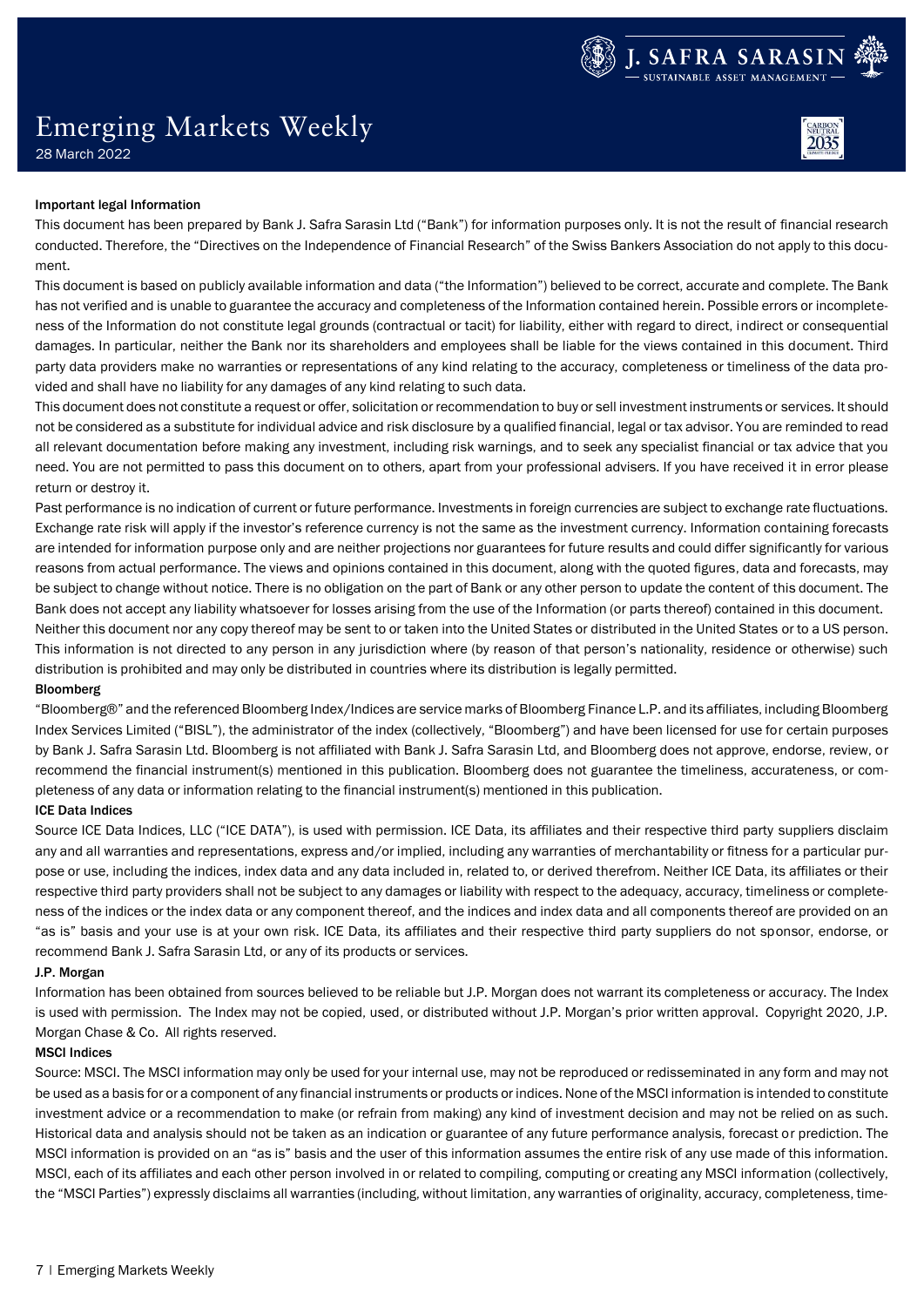# Emerging Markets Weekly

28 March 2022

liness, non-infringement, merchantability and fitness for a particular purpose) with respect to this information. Without limiting any of the foregoing, in no event shall any MSCI Party have any liability for any direct, indirect, special, incidental, punitive, consequential (including, without limitation, lost profits) or any other damages. (www.msci.com)

## SMI

SIX Swiss Exchange AG ("SIX Swiss Exchange") is the source of SMI Indices® and the data comprised therein. SIX Swiss Exchange has not been involved in any way in the creation of any reported information and does not give any warranty and excludes any liability whatsoever (whether in negligence or otherwise) – including without limitation for the accuracy, adequateness, correctness, completeness, timeliness, and fitness for any purpose – with respect to any reported information or in relation to any errors, omissions or interruptions in the SMI Indices® or its data. Any dissemination or further distribution of any such information pertaining to SIX Swiss Exchange is prohibited. Distribution Information

Unless stated otherwise this document is distributed by Bank J. Safra Sarasin Ltd (Switzerland).

The Bahamas: This publication is circulated to private clients of Bank J. Safra Sarasin (Bahamas) Ltd, and is not intended for circulation to nationals or citizens of The Bahamas or a person deemed 'resident' in The Bahamas for the purposes of exchange control by the Central Bank of The Bahamas.

Dubai International Financial Centre (DIFC): This material is intended to be distributed by Bank J. Safra Sarasin Asset Management (Middle East) Ltd ["BJSSAM"] in DIFC to professional clients as defined by the Dubai Financial Services Authority (DFSA). BJSSAM is duly authorised and regulated by DFSA. If you do not understand the contents of this document, you should consult an authorised financial adviser. This material may also include Funds which are not subject to any form of regulation or approval by the Dubai Financial Services Authority ("DFSA"). The DFSA has no responsibility for reviewing or verifying any Issuing Document or other documents in connection with these Funds. Accordingly, the DFSA has not approved the Issuing Document or any other associated documents nor taken any steps to verify the information set out in the Issuing Document, and has no responsibility for it. The Units to which the Issuing Document relates may be illiquid and/or subject to restrictions on their resale. Prospective purchasers should conduct their own due diligence on the Units.

Germany: This marketing publication/information is being distributed in Germany by J. Safra Sarasin (Deutschland) GmbH, Kirchnerstraße 6-8, 60311 Frankfurt am Main, for information purposes only and does not lodge claim to completeness of product characteristics. Insofar as information on investment funds is contained in this publication, any product documents are available on request free of charge from J. Safra Sarasin (Deutschland) GmbH, Kirchnerstraße 6-8, 60311 Frankfurt am Main in English and German language. To the extent that indicative investment options or portfolio structures are included, the following applies: The indicative investment options or portfolio structures presented in these documents and the underlying model calculations are based on the information and data provided to us in the context of the asset advisory discussion, and we have not checked them for accuracy or completeness. The indicative investment option/portfolio structure described here is thus intended as a guide and does not make any claim to comprehensive suitability but aims to inform you about the general possibilities that an investment entails. In order to provide you with a final investment recommendation that is tailored to your specific situation, we need further information, in particular on your investment goals, risk tolerance, experience and knowledge of financial services and products and your financial situation. This publication is intended to be distributed by J. Safra Sarasin (Deutschland) GmbH, Kirchnerstraße 6-8, 60311 Frankfurt am Main to clients domiciled or having their registered office in Germany and is directed exclusively at institutional clients who intend to conclude investment business exclusively as entrepreneurs for commercial purposes. This clientele is limited to credit and financial services institutions, capital management companies and insurance companies, provided that they have the necessary permission for the business operation and are subject to supervision, as well as medium and large corporations within the meaning of the German Commercial Code (section 267 (2) and (3) HGB).

Hong Kong: This document is disseminated by Bank J. Safra Sarasin Ltd, Hong Kong Branch in Hong Kong. Bank J. Safra Sarasin Ltd, Hong Kong Branch is a licensed bank under the Hong Kong Banking Ordinance (Cap. 155 of the laws of Hong Kong) and a registered institution under the Securities and Futures Ordinance (cap. 571 of the laws of Hong Kong).

Luxemburg: This publication is distributed in Luxembourg by Banque J. Safra Sarasin (Luxembourg) SA (the "Luxembourg Bank"), having its registered office at 17-21, Boulevard Joseph II, L-1840 Luxembourg, and being subject to the supervision of the Commission de Surveillance du Secteur financier – CSSF. The Luxembourg Bank merely agrees to make this document available to its clients in Luxembourg and is not the author of this document. This document shall not be construed as a personal recommendation as regards the financial instruments or products or the investment strategies mentioned therein, nor shall it be construed as and does not constitute an invitation to enter into a portfolio management agreement with the Luxembourg Bank or an offer to subscribe for or purchase any of the products or instruments mentioned therein. The information provided in this document is not intended to provide a basis on which to make an investment decision. Nothing in this document constitutes an investment, legal, accounting or tax advice or a representation that any investment or strategy is suitable or appropriate for individual circumstances. Each client shall make its own appraisal. The liability of the Luxembourg Bank may not be engaged with